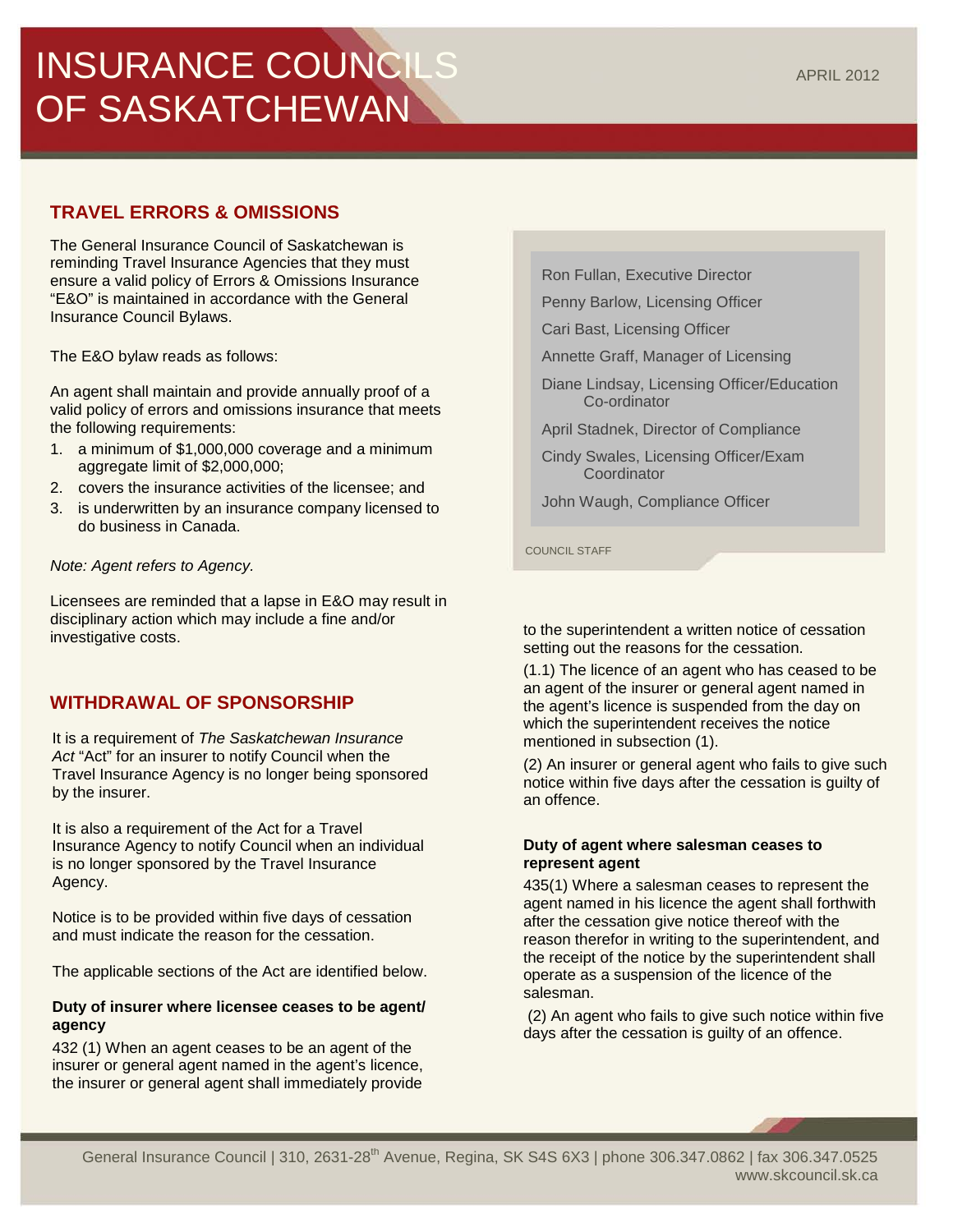# **UNLICENSED AGENCIES AND INDIVIDUALS TRANSACTING INSURANCE**

Council has become aware of an increasing number of individuals and agencies who are transacting insurance in Saskatchewan without being licensed*.*

In accordance with *The Saskatchewan Insurance Act "Act"*, an unlicensed individual or travel insurance agency,

- 1. May not offer, solicit, negotiate or effect travel insurance to Saskatchewan residents.
- 2. May not offer or solicit insurance and then refer the consumer to a licensed salesperson/agent for the completion of the insurance transaction nor can they be compensated for acting as a salesperson/ agent while unlicensed.
- 3. May not receive compensation and/or commissions for acting as a salesperson/ agent while not licensed.

If you are acting as a salesperson/agent as outlined above, you are advised to discontinue until you are licensed with Council.

Individuals will be required to comply with the qualifying examinations outlined in the General Insurance Council Bylaws, Schedule A, Part IV, Section 1. In addition, once the exams are passed you must apply for and obtain a Travel Insurance Licence. Only after this has been completed, may you transact insurance.

# **TRAVEL INSURANCE LICENSES**

There are two options available for a travel insurance licence – Restricted Travel Insurance; or Restricted Insurance Agent.

The insurance licence you choose must be based on the insurance products you offer to clients.

## **RESTRICTED TRAVEL INSURANCE LICENCE**

Restricted Travel Insurance is defined as:

1. insurance against loss or damage that is incurred by the insured during or in conjunction with travel, or

2. insurance against loss or damage occurring because of cancellation of travel arrangements.

The following types of insurance may be offered under this licence:

- Accidents  $\checkmark$  Theft
	-
	- Sickness **Sickness Baggage Delays**

World Events

- - Death  $\checkmark$  Family Loss
- $\checkmark$  Fire  $\checkmark$  Trip Cancellation
- Flight Delay  $\checkmark$  Loss of Baggage
- Default of Travel Supplier
- Rental Car Damage or Theft

#### **Overview of Licensing Requirements**

#### **Agency**

- 1. Requires Errors & Omissions Insurance.
- 2. Must be registered with Corporate Registry.
- 3. Completion and submission of an application signed/sponsored by a licensed Canadian Insurer.

#### **Individuals**

All individuals transacting insurance must be licensed.

- 1. Must complete **one** of the following education requirements:
	- a) Saskatchewan residents must write the Travel Qualifying and Travel Bylaw Exams.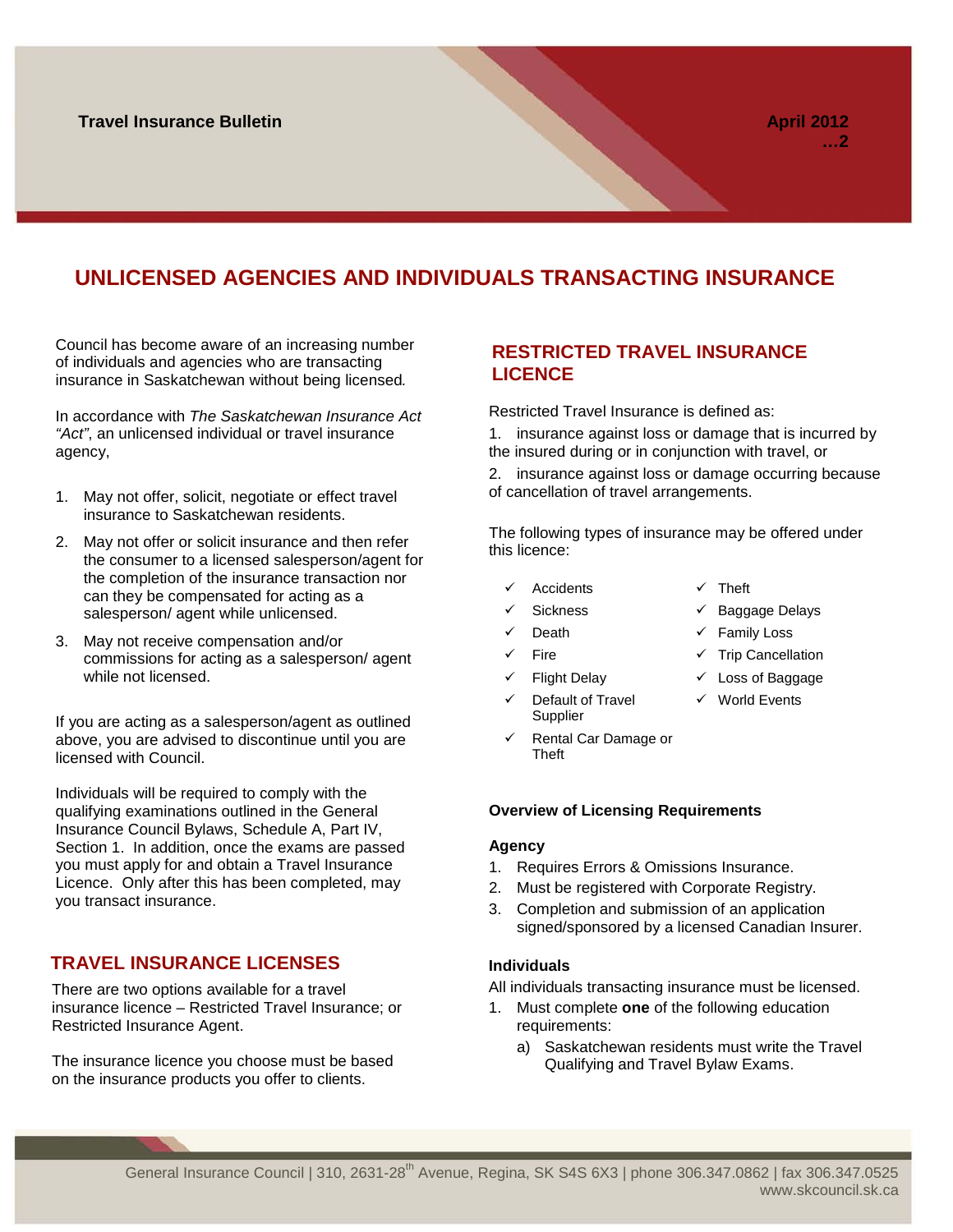## **Travel Insurance Bulletin April 2012**

- b) Life Licensing Qualification Program (LLQP) Accident and Sickness course and examination and Travel Bylaw Exam.
- c) Non-residents transacting insurance in Saskatchewan must be licensed in Saskatchewan. Council will recognize their education qualifications to become licensed in Saskatchewan.
- 2. Provide a criminal record search with the application.
- 3. Completion and submission of an application signed/sponsored by the Travel Insurance Agency.

# **RESTRICTED INSURANCE AGENT "RIA" LICENCE**

The RIA Licence allows the agent/agency to act or offer to act as an insurance agent with respect to travel insurance.

RIA Travel Insurance means,

- a) A policy of an insurer that provides insurance to an individual with respect to a trip by the individual away from the place where the individual ordinarily resides, without any individual assessment of risk, against:
	- i) Loss that results from the cancellation or interruption of the trip;
	- ii) Loss of, or damage to, personal property that occurs while on the trip; or
	- iii) Loss that is caused by the delayed arrival of personal baggage while on the trip; or
- b) A group insurance policy that provides insurance to an individual with respect to a trip by the individual away from the province or territory in which the individual ordinarily resides:
	- i) Against expenses incurred while on the trip that result from an illness or disability of the individual that occurs on the trip;
	- ii) Against expenses incurred while on the trip that result from bodily injury to, or the death of, the individual caused by an accident while on the trip;
- iii) Whereby the insurance company undertakes to pay one or more sums of money in the event of an illness or the disability of the individual that occurs on the trip, or of bodily injury to, or the death of, the individual that is caused by an accident while on the trip;
- iv) Against expenses incurred by the individual for dental care necessitated by an accident while on the trip; or
- v) In the event that the individual dies while on the trip, against expenses incurred for the return of that individual's remains to the place where the individual was ordinarily resident before death, or for travel expenses incurred by a relate of that individual who must travel to identify that individual's remains.

#### **Overview of Licensing Requirements**

- 1. Only corporate licence is issued.
- 2. Must be registered with Corporate Registry.
- 3. Completion and submission of a RIA application signed/sponsored by a licensed Canadian Insurer.
- 4. Requires Errors & Omissions Insurance.
- 5. Individuals not licensed but listed on the RIA application form as employees.
- 6. There are specific requirements for the education of employees. These are outlined in *The Saskatchewan Insurance Regulations which can be found on the Council website at [www.skcouncil.sk.ca/RIA%20Info.htm](http://www.skcouncil.sk.ca/RIA%20Info.htm)*

General Insurance Council | 310, 2631-28<sup>th</sup> Avenue, Regina, SK S4S 6X3 | phone 306.347.0862 | fax 306.347.0525 www.skcouncil.sk.ca